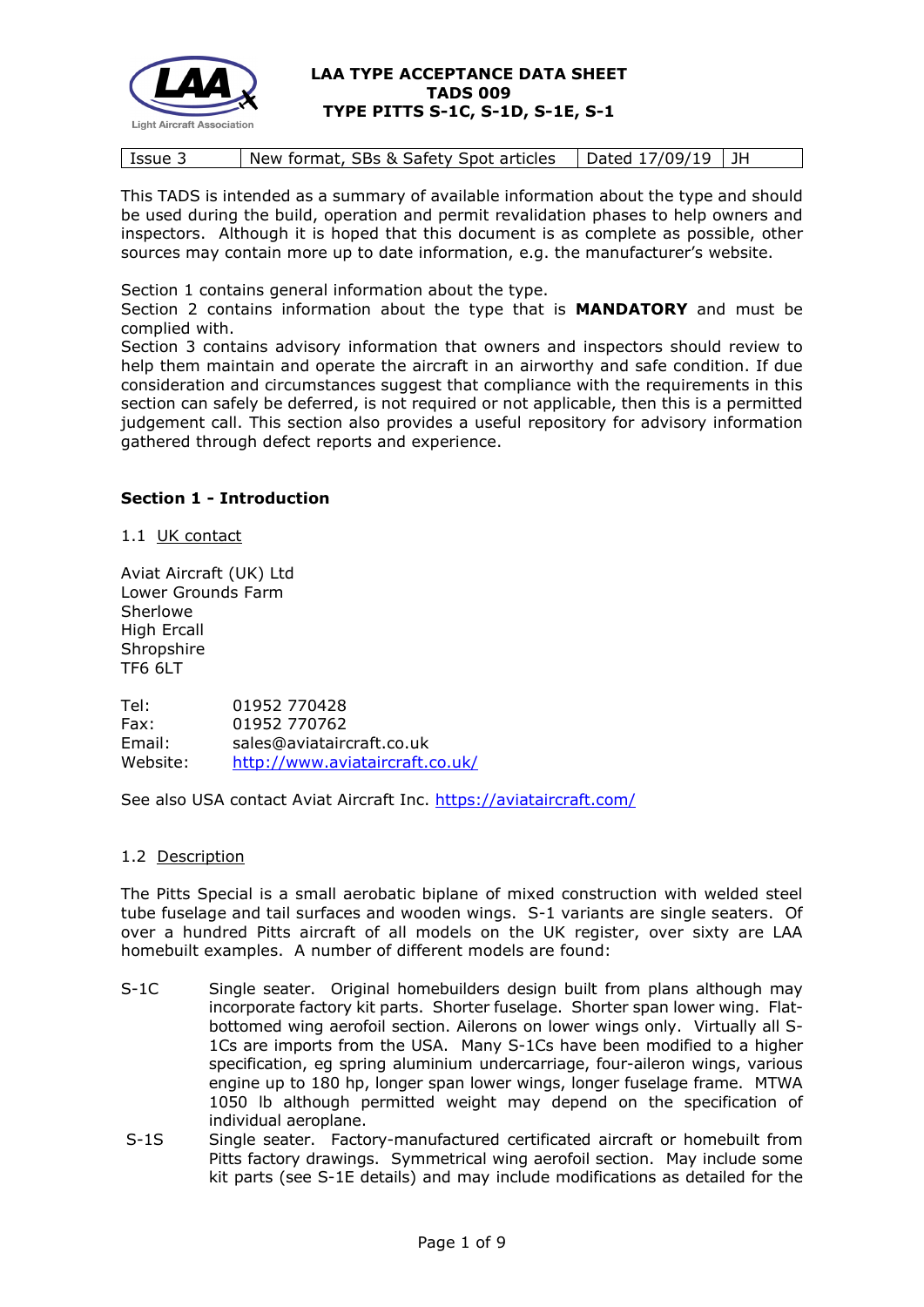

S-1E. May include non-factory wing type, eg Sparcraft wing (routed plywood ribs), Falcon wings (square wing tips, revised ailerons), Ultimate wings (build up ribs, square wing tips, revised ailerons). MTWA 1150 lb.

- S-1E Single seater. Built from factory kits. Aircraft primary structure will be identical to a factory-built Pitts S-1S (may differ in minor areas such as canopy, engine cowls, engine specification and propeller). May also include spring aluminium undercarriage legs with attendant modifications to forward fuselage frame. MTWA 1150 lb.
- S-1D Single seater. Homebuilt aircraft. Identical in all respects to homebuilt S-1S except for wings which are identical in planform to the S-1S (equal span upper and lower wings, round tips, four ailerons) but with different aerofoil section (can be identified by having a flatter surface to the underside of the wings). MTWA 1150 lb.
- S-1T Single seater. Can be factory certified aircraft (not applicable to LAA) or homebuilt from factory supplied kits. Similar to S-1S but with revised forward fuselage in order to accommodate 200 hp engine and constant speed propeller. Symmetrical section ailerons. MTWA 1150 lb.

Note that the only propeller(s) approved for an individual aircraft are those listed on the individual aircraft's Operating Limitations document or in the  $PTL/1$  (Propeller Type List) for the type.

The Pitts S-1 are SEP aircraft also known as Group A.

# **Section 2 – Mandatory information for owners, operators and inspectors**

At all times, responsibility for the maintenance and airworthiness of an aircraft rests with the owner. A Condition of a Permit to Fly requires that: *"the aircraft shall be maintained in an airworthy condition".* 

#### 2.1 Fast Build Kit 51% Compliance

Not applicable – either built from plans or a slow-build kit.

#### 2.2 Build Manual

Pitts kits were provided with Build Manuals.

#### 2.3 Build Inspections

Build inspection schedule 1D (wood/metal Biplane). Inspector approval codes A-A or A-W. Inspector signing off final inspection also requires 'first flight' endorsement.

#### 2.4 Flight Manual

Flight Manuals are available from Aviat for the Pitts S-1T and S-1S (which also covers S-1E and S-1D).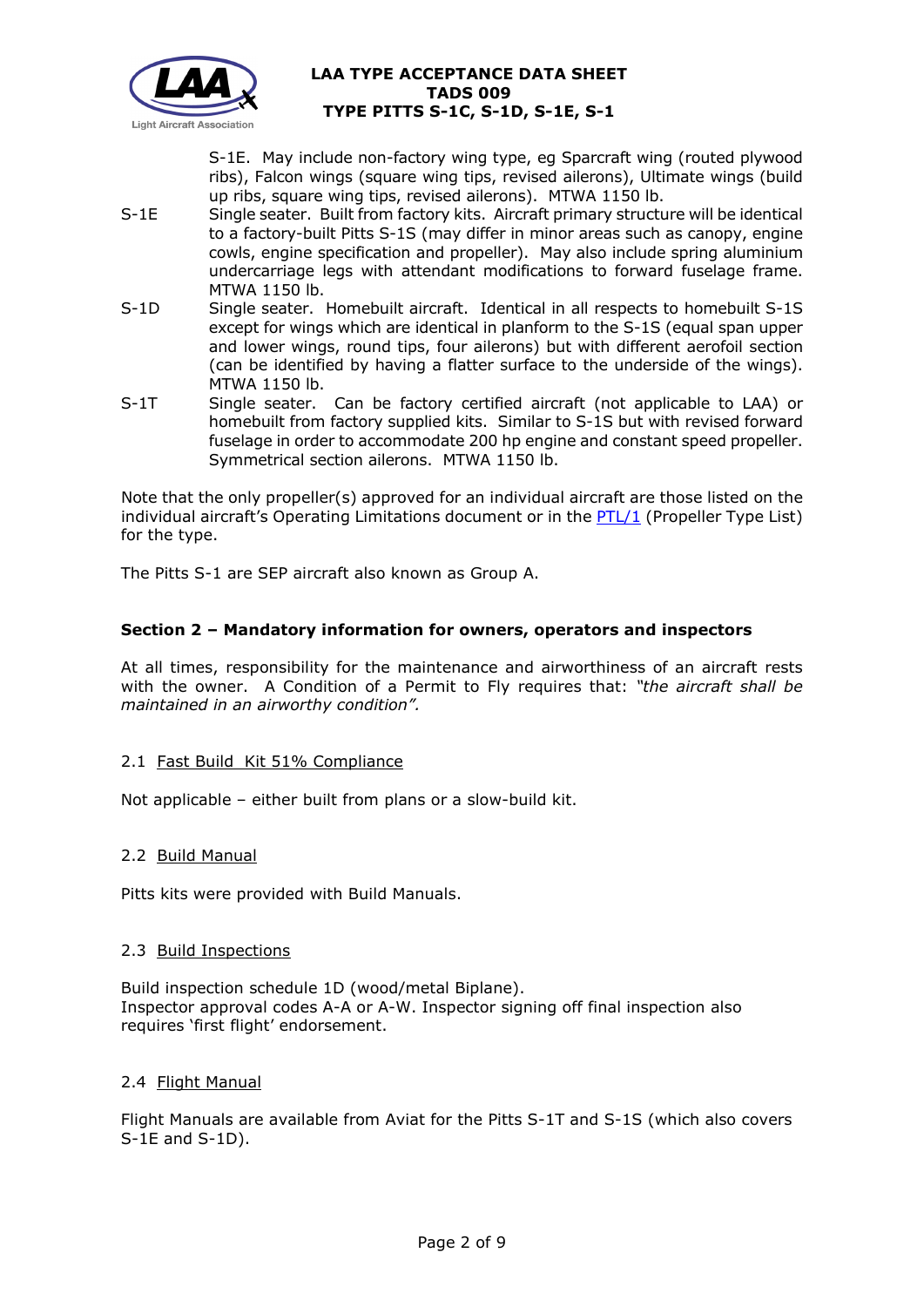

### 2.5 Mandatory Permit Directives

None applicable specifically to this aircraft type:

Also check the LAA website for MPDs that are non-type specific [\(TL2.22\)](http://www.lightaircraftassociation.co.uk/engineering/TechnicalLeaflets/Operating%20An%20Aircraft/TL%202.22%20non-type%20specific%20MPDs.pdf).

### 2.6 LAA Required Modifications (including LAA issued AILs, SBs, etc)

*Mods mandated by LAA, including AILs, SBs, etc, brief description/applicability, including cross-references (e.g. to manufacturer's SBs), and hyperlink to actual document.*

None other than incorporation of all mandatory airworthiness directives as section 3.1.1 below.

#### 2.7 Additional engine operating limitations to be placarded or shown by instrument markings

Notes:

- Refer to the engine manufacturer's latest documentation for the definitive parameter values and recommended instruments.
- Where an instrument is not fitted, the limit need not be displayed.

|              | $S-1S$ , $S-1E$ and $S-1D$       | $S-1$ T                                             |
|--------------|----------------------------------|-----------------------------------------------------|
| Ailerons     | Up: $25^{\circ}$ $\pm 2^{\circ}$ | Up: $25^{\circ}$ $\pm 2^{\circ}$                    |
|              | Down: 23° ±2°                    | Down: 25° ±2°                                       |
| Elevators    | Up: $25^{\circ}$ ±2°             | Up: $25^{\circ}$ $\pm 2^{\circ}$                    |
|              | Down: 25° ±2°                    | Down: 25° ±2°                                       |
| Elevator tab | Up: $7.5^{\circ}$ ±2°            | Up: $7.5^{\circ}$ ±2°                               |
|              | Down: 42° ±2°                    | Down: $42^{\circ} \pm 2^{\circ}$ (elevator neutral) |
| Rudder       | Left: $30^\circ \pm 2^\circ$     | Left: $30^\circ \pm 2^\circ$                        |
|              | Right: $30^\circ \pm 2^\circ$    | Right: $30^\circ \pm 2^\circ$                       |

#### 2.8 Control surface deflections

#### 2.9 Operating Limitations and Placards

(Note that the wording on an individual aircraft's Operating Limitations document takes precedence, if different.)

- 1. Maximum number of occupants authorised to be carried: One
- 2. The aircraft must be operated in compliance with the following operating limitations, which shall be displayed in the cockpit by means of placards or instrument markings:
	- 2.1 Aerobatic Limitations Aerobatic manoeuvres are imposing forces in excess of +6g or -3g prohibited. Intentional spinning is permitted.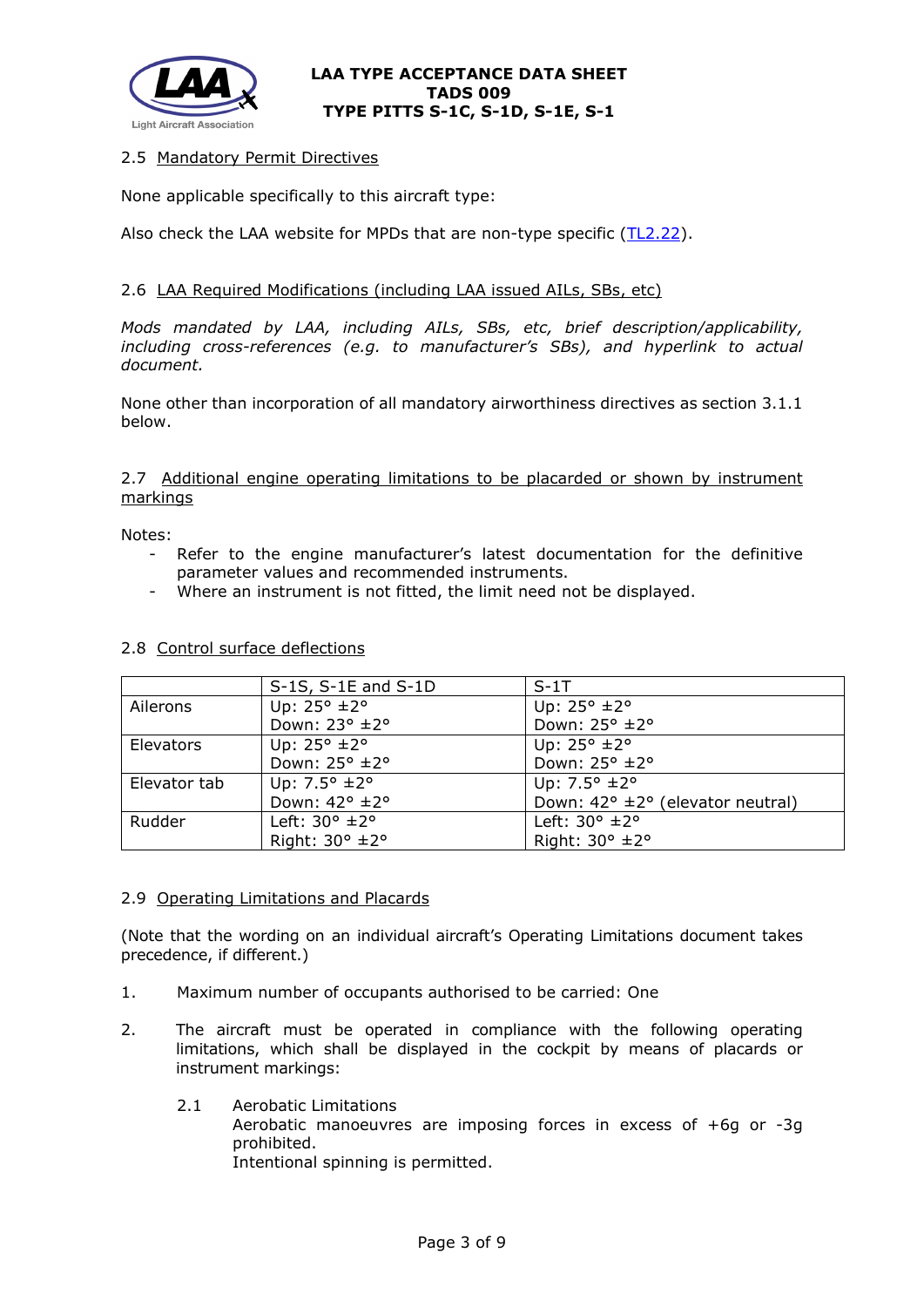

- 2.2 Loading Limitations
- 2.2.1 Pitts S-1C Maximum Total Weight Authorised: 1050 Lbs CG Range: 4.6" forward of datum to 1.0" aft of datum. Datum Point is: Datum is leading edge of lower wing.
- 2.2.2 Pitts S-1S, S-1D, S-1E Maximum Total Weight Authorised: 1150 Lbs CG Range: 65.0 inches to 66.0 inches aft of datum at 1150 Lbs. Forward limit 64.0 aft at 1115 Lbs or less. Aft limit 67.0 inches aft of datum at 970 Lbs or less. Straight line variation between points given. Datum Point: A point 65.06 inches forward of the lower wing leading edge.
- 2.2.3 Pitts S-1T Maximum Total Weight Authorised: 1150 Lbs CG Range: 60.37 inches to 62.2 inches aft of datum at 1150 Lbs. Forward limit 59.35 inches aft at 1115 Lbs or less. Aft limit 62.48 inches aft of datum at 970 Lbs or less. Straight line variation between points given. Datum Point : A point 60.56 inches forward of the lower wing leading edge.
- 2.3 Engine Limitations Maximum Engine RPM: 2700
- 2.4 Airspeed Limitations Maximum Indicated Airspeed ( $V_{NE}$ ): 203mph
- 2.5 Other Limitations The aircraft shall be flown by day and under Visual Flight Rules only. Smoking in the aircraft is prohibited.

Additional Placards:

"Occupant Warning - This Aircraft has not been Certificated to an International Requirement"

A fireproof identification plate must be fitted to fuselage, engraved or stamped with aircraft's registration letters.

In addition, when certain types of metal propeller are fitted to the Pitts, RPM 'avoid' bands must be stated as quoted on the propeller TCDS regarding the specific engine/propeller combination.

#### 2.10 Maximum permitted empty weight

Not applicable.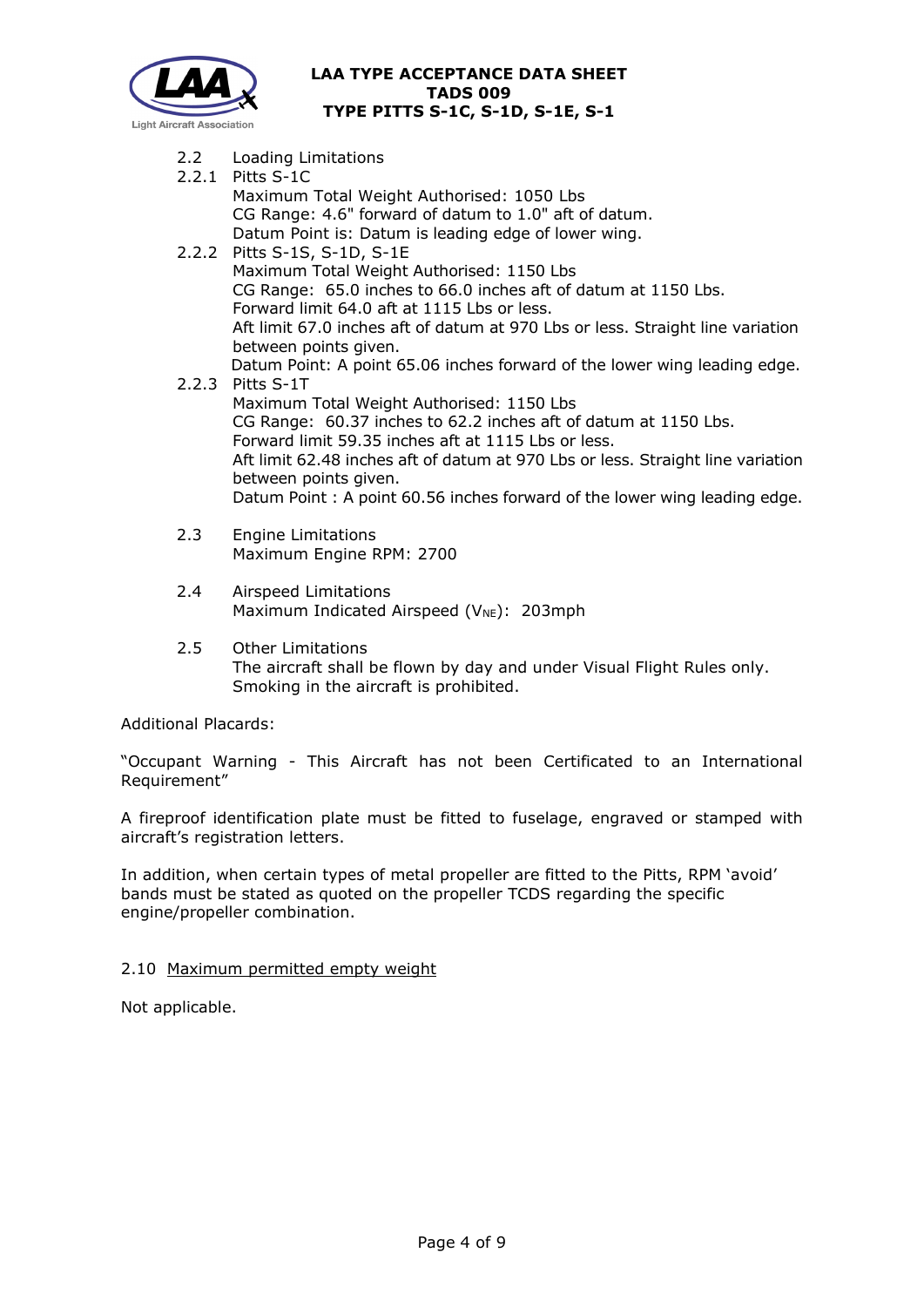

#### **Section 3 – Advice to owners, operators and inspectors**

#### 3.1 Maintenance Manual

Pitts aircraft should be maintained in accordance with the airframe and engine manufacturer's maintenance schedule which should be obtained by the owner and made available to the LAA inspector. Maintenance manuals are known to be available from Aviat Aircraft Inc to cover the following models:

Pitts S-1S, which also covers Pitts S-1D and S-1E Pitts S-2A which also covers Pitts S-2E Pitts S-2S which also covers Pitts S-2SE Pitts S-1T

The CAA's Light Aircraft Maintenance Schedule (LAMS) should also be used as a guide. Pitts aircraft are highly aerobatic and almost every Pitts sortie is an aerobatic flight. Inspections should therefore be carried out being particularly vigilant for any defects affecting the structural integrity of the aircraft and for safe and satisfactory working of the flying control system. Full and free movement checks should be carried out with particular care taken to ensure there are never any loose objects left in the aircraft.

#### 3.2 Standard Options

The listing below shows the factory options that have been accepted by the LAA:

- Sparcraft wings
- Ultimate wings
- Pitts Spring gear

#### 3.3 Manufacturer's Information (including Service Bulletins, Service Letters, etc)

| Ref             | Date     | Description                                              | Factory<br>compliance<br>status | Applicability                   |
|-----------------|----------|----------------------------------------------------------|---------------------------------|---------------------------------|
| SL <sub>2</sub> | 6/12/76  | Inspection of upper wing front<br>spar to cabane fitting |                                 | $S-1S$                          |
| <b>SB8</b>      | 13/5/74  | Attachment of Flap Control<br>Lever                      |                                 | $S-1S$                          |
| SL <sub>3</sub> | 1/5/75   | Brake line clearance                                     |                                 | $S-1S$                          |
| <b>SB9</b>      | 16/5/75  | Rudder cable plate                                       |                                 | S-1S 1-0001<br>through 1-0025   |
| <b>SB10</b>     | 31/12/75 | Streamline tubing trailing edge<br>cracks                | Mandatory                       | S-1S 1-0032<br>through $1-0038$ |
| <b>SB11</b>     | 10/2/77  | Fibreglass Battery box                                   |                                 | S-1S 1-0048 and<br>1-0049       |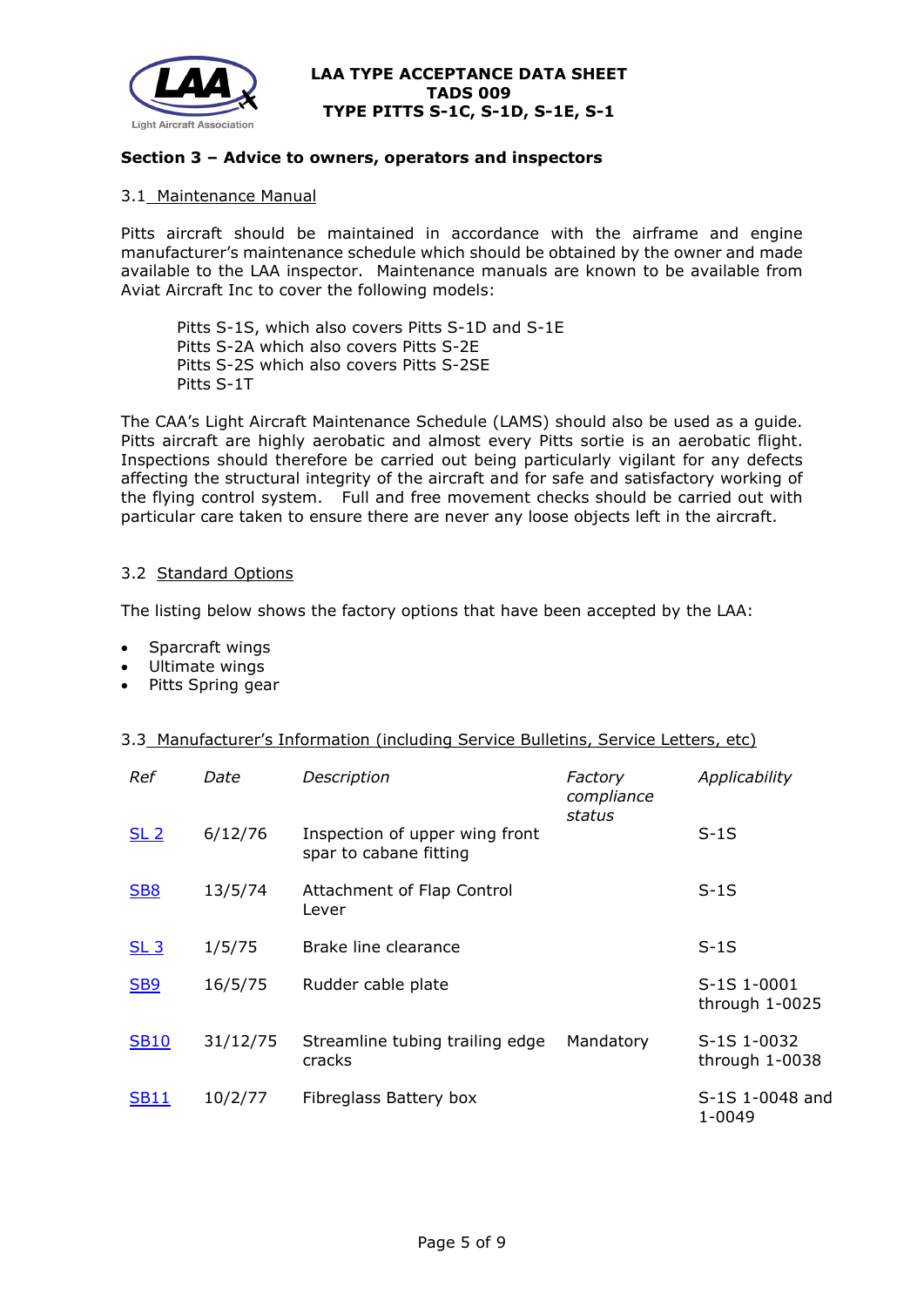

| <b>SB12</b><br><b>Rev B</b> | 1/6/77  | Gel/Cell battery installation                             |           | S-1S 1-0001<br>through 1-0054  |
|-----------------------------|---------|-----------------------------------------------------------|-----------|--------------------------------|
| <b>SB13</b>                 | 25/6/78 | Aileron stop bolts                                        | Immediate | S-1S 1-001<br>through $1-0058$ |
| <b>SB14</b>                 | 15/5/80 | Front horizontal stabiliser<br>support tube               | Immediate | S-1S 1-001<br>through 1-0060   |
| <b>SB17</b>                 | 8/7/86  | Stick Grips on Pitts Aircraft                             | Immediate | All                            |
| <b>SB18</b>                 | 31/1/92 | Pitts wing fabric and Pitts rib<br>stitching              |           | All                            |
| <b>SB19</b>                 | 4/92    | Oil breather line                                         |           | All                            |
| <b>SL 10</b>                | 3/93    | Brake line inspection                                     |           | All                            |
| <b>SB22</b>                 | 02/94   | Fuel flop tube hose assembly<br>and fuel sight gauge tube |           | All                            |
| <b>SB33</b>                 | 13/3/08 | RSA Fuel Injector Servos AD                               |           | All                            |
| <b>SB34</b>                 | 23/6/08 | Fuel Flop Tube Hose Assembly                              | Immediate | All                            |

### 3.1.1 Airworthiness Directives

All Pitts aircraft ADs are available from the FAAs web site (listed under Sky International Inc). Strictly speaking, these ADs are applicable only to factory-built versions but as home-built versions are essentially the same aircraft it seems sensible to at least consider them, and take advice from Aviat if appropriate.

## **[76-16-08](http://www.lightaircraftassociation.co.uk/engineering/TADs/009/FAA%20AD%2076-16-08.pdf) Loss of Rudder Control – Improper Nicopress Swaging - Cable Slippage**

Applies to S-1C aircraft, serial numbers 1-0001 through 1-0043. Within 10 hours.

#### **[96-10-12](http://www.lightaircraftassociation.co.uk/engineering/TADs/009/FAA%20AD%2096-10-12.pdf) Crack Inspection and Modification of Control Column.**

Applies to all S-1S, and S-1T aircraft. Equally applicable to S-1E and S-1D. Aircraft fitted with a .035-inch wall thickness control column must have the column inspected for cracks every 50 hours until the aircraft is modified by installation of a control column of .058-inch wall thickness in accordance with Aviat SB No 23.

#### **[96-12-03](http://www.lightaircraftassociation.co.uk/engineering/TADs/009/FAA%20AD%2096-12-03%20R2.pdf) Crack Inspection and Modification of Lower Fuselage Wing Attach Fittings.**

Applies to all S-1S, S-1T aircraft. The lower fuselage rear wing attach fittings should be inspected for cracks every 50 hours until modified in accordance with Aviat SB No 25.

#### **[2005-0031](http://www.lightaircraftassociation.co.uk/engineering/TADs/009/EASA%20AD%202005-003.pdf) Inspection and Replacement of Tailplane Support Tube.**

Applies to S-1, S-1C, S-1D, S-1E, S-1S, S-1SE and S-1T aircraft not having external tailplane leading edge lower diagonal support tubes fitted. Before further flight, modify the aircraft by replacement of the tube in accordance with the AD (obtain copy from LAA) and Pitts SB No 14.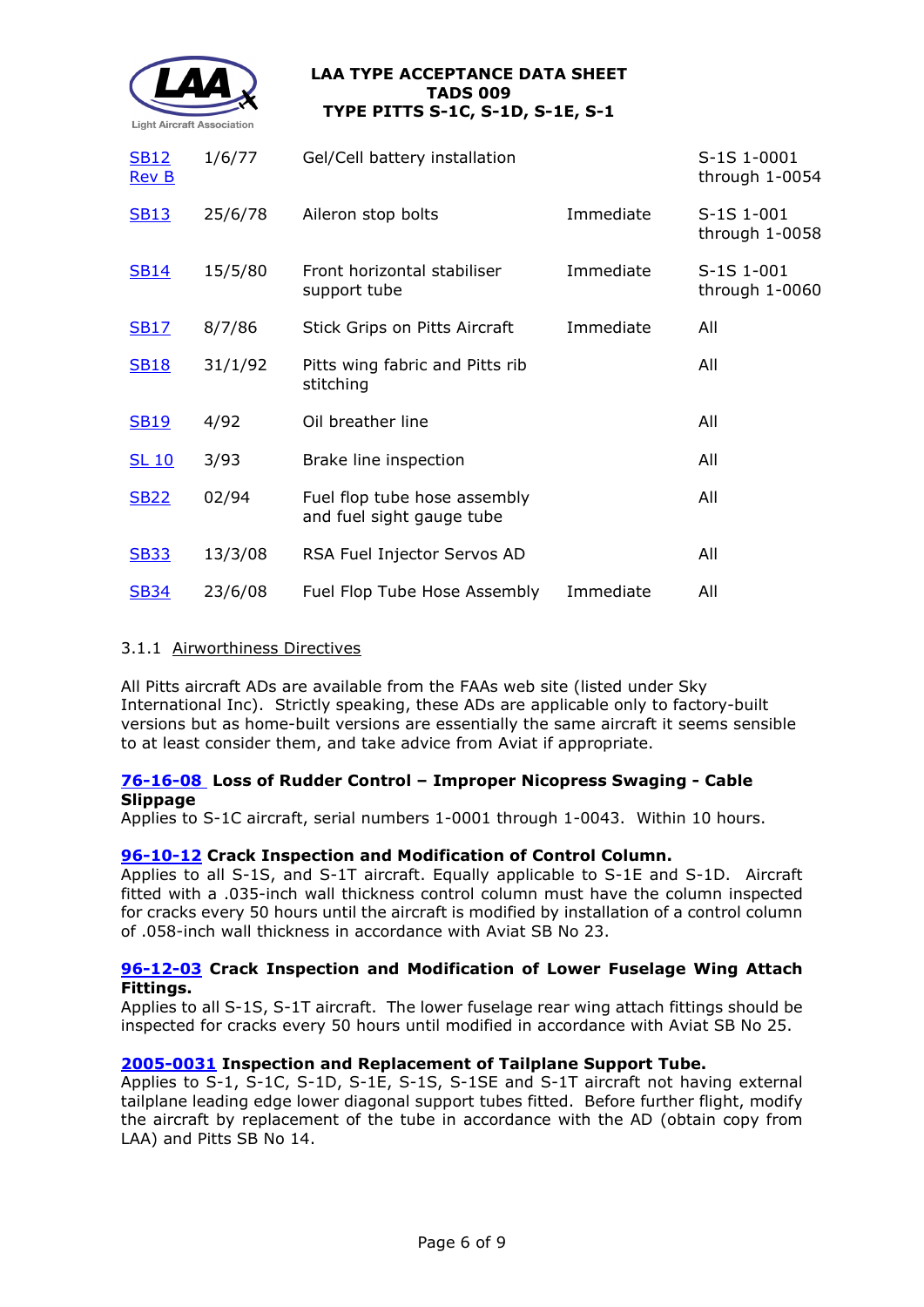

## 3.4 Special Inspection Points

- Control-Column Torque-Tube Cracking The torque tubes are prone to cracking just behind the tower in which the control column is pivoted. A number of these failures have occurred in the USA and at least one such failure has occurred in the UK.A modification scheme exists to reinforce this area with an additional welded patch, based on Pitts factory Service Letter #5, and aircraft may or may not have this modification incorporated. During inspection, attention should be paid to both the top and bottom of the torque-tube in the area of the stick-pivot. Aircraft with clear-view panels in the under-fuselage skin are easy to inspect by looking in from underneath the aircraft.
- Control Stick Failure A number of incidents of stick-failure have been reported caused by either a hole drilled at the point of maximum stress for the PTT wire exit, or internal corrosion caused by water ingress into the stick if no stick-grip is installed.
- Wing Internal Drag/Anti-Drag Wire/Locating Block Failure There have been instances of both wire failure (thread failure) and also wire block failure allowing the wing to move slightly forward and aft in flight. A good indication is failure of the wing trailing edge in the area of the failed wire or block.
- Aileron Hinges Spar Attachment and Bearing Attachment. Common summertime problem is loosening of the aileron hinges on the rear-spar due to wood shrinkage. It will be necessary to tighten bolts through the spar to avoid rapid failure of the plywood spar facings. Access will need to be made through the fabric. The rodend bearings used as aileron hinge pivots can fret and loosen the aluminium rivets that attach them to the hinge brackets, requiring rivet replacement.
- Engine Shock/Mount Failure Due to the high 'g' and gyroscopic loads that the aircraft may be subjected to, failure of the engine shock-mounts can lead to both engine cowl and nosebowl damage. Engine shock-mounts should be regularly inspected for splitting and general condition.
- Trimmer Failure This is generally caused by seizure of the pinch-bolt that attaches the trim-wire to the trimmer horn, which in turn causes fatigue-failure of the wire at the pinch-bolt. Can cause elevator flutter.
- Aileron Bellcrank Weld Failure Careful inspection of the aileron bellcrank arms in the lower wing is recommended as a number of failures in this area have been found in the past.
- Canopy Loss Careful inspection of the canopy rails is recommended to check security of the sliding arrangement. Loss of ball-bearings can cause canopy detachment.
- Trailing Edge Failure See wing internal drag/anti-drag wire/locating block failure.
- Scraped Lower Wing Tips Damage to fabric and paint in the region of the lower wing-tip bows is a sign that the aircraft has been ground-looped. Careful inspection of the rear-spar at the region of the interplane strut is necessary to spot signs of bending failure of the rear-spar.
- Tailwheel Mounting Bracket Failure The tailwheel leaf-spring attachment bracket at the bottom of the stern-post is prone to cracking and ultimately weld failure. Careful inspection of the weld is necessary to prevent failure on landing.
- Diesel Contamination of Upper Wing Spar Splice Some Pitts aircraft have an upper centre-section wing tank installed. If used for smoke diesel, then a careful inspection for signs of leakage is required. This is to prevent diesel soakage and contamination of the wood and glued joints in the centre spar-splice.
- Streamline Bracing Wire Failure All streamlined wires, particularly tailplane wires should be inspected carefully for nicks resulting from impact damage from stones and grit which can cause catastrophic failure of the wire.
- Aileron Spade Failure Some Pitts aircraft are fitted with aileron spades under the lower wing. The spade surface at the base of the spade arm should be inspected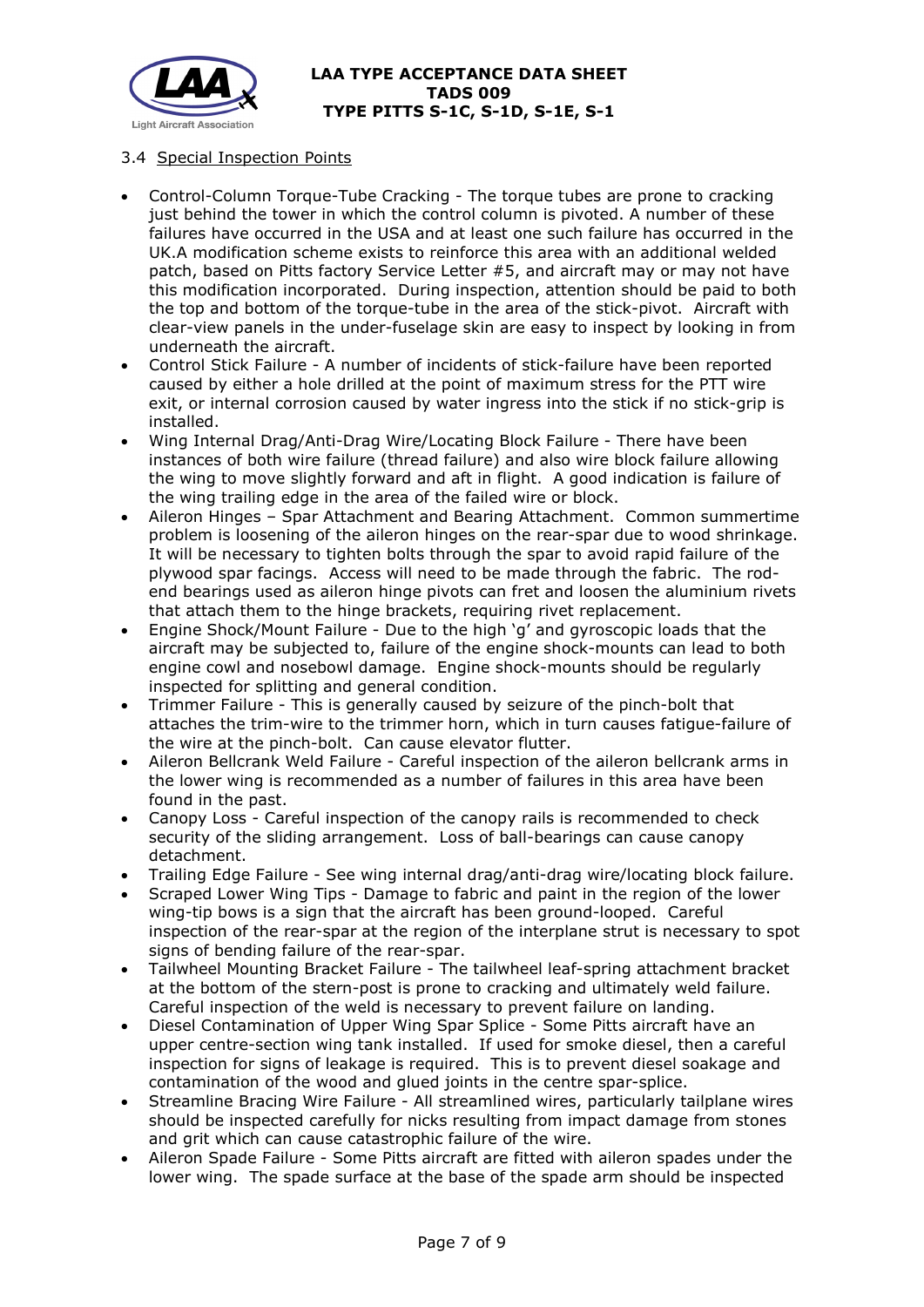

for signs of cracking and evidence of the spade having made contact from the ground, which can cause high loads in the aileron attachments and control circuit.

- Seat-Pan Failure The aluminium seat-pan can be prone to cracking from the corners. Total failure of the seat could cause loss of control of the aircraft due to jamming of the control column torque-tube. Seat cushions should be removed and seat-pan inspected.
- Aluminium Spring-Gear Undercarriage Attachments Careful inspection of bottom longerons in the area of the undercarriage attachment bolts is advised due to a number of instances of bottom longeron failure.
- Signs of Overstress Aerobatic aircraft operate under at high-stress levels and therefore pre and post-flight walk-round inspections are important. Any evidence of slack fabric, loose wires, or airframe movement of any sort should be carefully investigated. Damage is easier to spot on aircraft which are kept clean.
- Cockpit. Owners should also consider the general implications of cockpit safety applicable to an aerobatic aeroplane. A few years ago in the UK a Skybolt aircraft (non-LAA) crashed fatally when, its thought, the fire extinguisher came loose in the cockpit during aerobatics and knocked out the pilot.

**Imports.** Due to the continued availability of Pitts drawings and kits and its popularity as a homebuilder's project world-wide, imported aircraft can vary wildly in their specification, conformity to drawings and quality of workmanship (and welding). It is therefore recommended that a detail survey be carried prior to purchase and import of a homebuilt example from abroad. There is less scope for variation on aircraft constructed solely from factory-produced kits.

Examples of problems previously encountered on previously imported aircraft are as follows:

- ♦ Corrosion in airframe and engine. Beware of aircraft from salty environments (Florida, etc).
- Wood shrinkage and glue failure. Beware of aircraft from ultra-dry areas (Arizona, etc).
- Non-standard control systems. Commonly found on earlier aircraft where torquetubes/control sticks, etc, have been 'adapted' from other aircraft types.
- ♦ Non-standard modifications, e.g. engine mounts, undercarriage springing systems, rear-mounted smoke-tanks, modified ailerons, revised wing attachment brackets, non-standard trimmer systems, non-standard undercarriage attachments, have all been discovered on US imports. Some mods may be safe, but others potentially lethal. Beware!
- ♦ Modified engines. Make sure that the engine modification state is acceptable to LAA Engineering prior to purchase.
- ♦ Weight and balance. Potential sellers of Pitts aircraft tend to be optimistic about the weight of the aircraft they are selling. Make sure that the weight being claimed is accurate. A standard 180 hp electrically-equipped Pitts S-1S will weigh approximately 850 lb dry. Any substantial difference to this value should be investigated prior to purchase.
- Signs of accident damage or overstress. As a competition aerobatic aeroplane with demanding ground handling characteristics, great vigilance is required when inspecting imported examples to spot signs of overstressing or accident damage. If in any doubt then fabric may require to be removed to gain access to the structure for inspection.